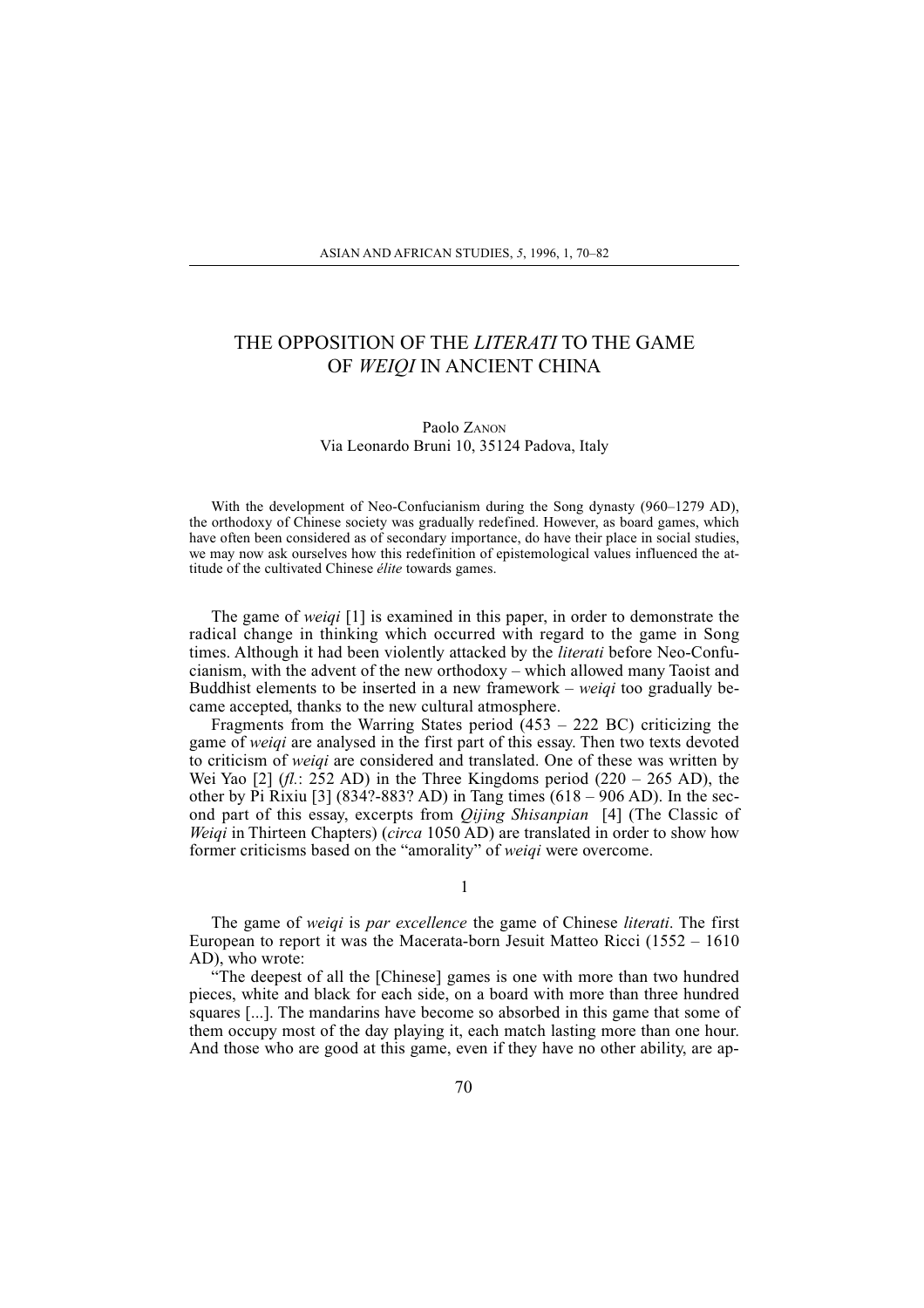preciated by everybody and invited everywhere, and some are chosen as masters to teach this game." $\frac{1}{1}$ 

It therefore seems quite strange to us nowadays that there was a time when weiqi was considered disreputable by the cultivated Chinese élite. The essays that criticize this game and its players and the reasons their authors give will be analysed here. Then we will see how, in the Song  $(960 - 1279 \text{ AD})$  dynasty, in a Neo-Confucian environment, these motivations were overcome, with the full rehabilitation of weigi.

A negative attitude may be noted already from the first quotations about weiqi in Chinese literature. Confucius himself considered it just one step above total passiveness:

The Master said: To stuff oneself with food all day without worrying about anything, is difficult indeed! But what about *weigi* players then? It is better to be one of them than to do nothing!"<sup>2</sup>

Mencius (*circa* 372 – 289 BC) later recognized that the game required concentration and attention, but he relegated *weigi* to the "small arts".<sup>3</sup> He explained his adversion to this game in a passage in his Mengzi [11]:

The second [of behaviours devoid of filial virtues] consists of indulging in alcoholic drinks and in playing *weiqi*, and therefore omitting to care for one's parents."4

For Mencius, the amorality of weiqi was therefore linked with wasting time and undermining the family structure of society, the most important concern from a Confucian point of view.

Weiqi was also criticized by the Mohists from a significantly different stance. A passage concerning the game occurs in a late chapter of *Mozi* [13]:

"Nobody must dare to sound musical instruments or play weigi in the army: otherwise he will be punished with arrows."<sup>5</sup>

The prohibition against musical instruments can be clearly understood because of the notorious opposition of the Mohists to music, while the cause of the prohibition against *weigi* was rather obscure. More light can be thrown on the matter thanks to an admonishment contained in  $Guanzi$  [19] (4th–2nd centuries BC):

<sup>&</sup>lt;sup>1</sup> RICCI, Matteo, 1942, Storia dell'introduzione del Cristianesimo in Cina, Roma, La libreria dello Stato, vol. I, p. 146.

<sup>&</sup>lt;sup>2</sup> Lunyu (Confucian Analects), 17th Chapter "Yanghuo" [5], passage 22, in RUAN YUAN [6] (ed.), 1991, Shisanjing Zhushu [7], Beijing [8], Zhonghua Shuju [9], vol. II, p. 2526.

<sup>&</sup>lt;sup>3</sup> Mengzi (Mencius), 11th chapter, "Gaozi shang" [10], passage 9, in RUAN YUAN (ed.), 1991, op. cit., vol. II, p. 2751.

 $4$  Mengzi (Mencius), 8th chapter "Lilou" [12], passage 30, in RUAN YUAN (ed.), 1991, op. cit., vol. II, p. 2731.

<sup>&</sup>lt;sup>5</sup> This reference probably indicates some kind of punishment like that meted out to St. Sebastian. Mozi, book 15, ju.: 70 "Haoling" [14], in: CAI SHANGSI [15] (ed.), 1991, Zhuzi Jicheng [16], Shanghai [17], Shanghai Shuju [18], vol. IV, p. 364.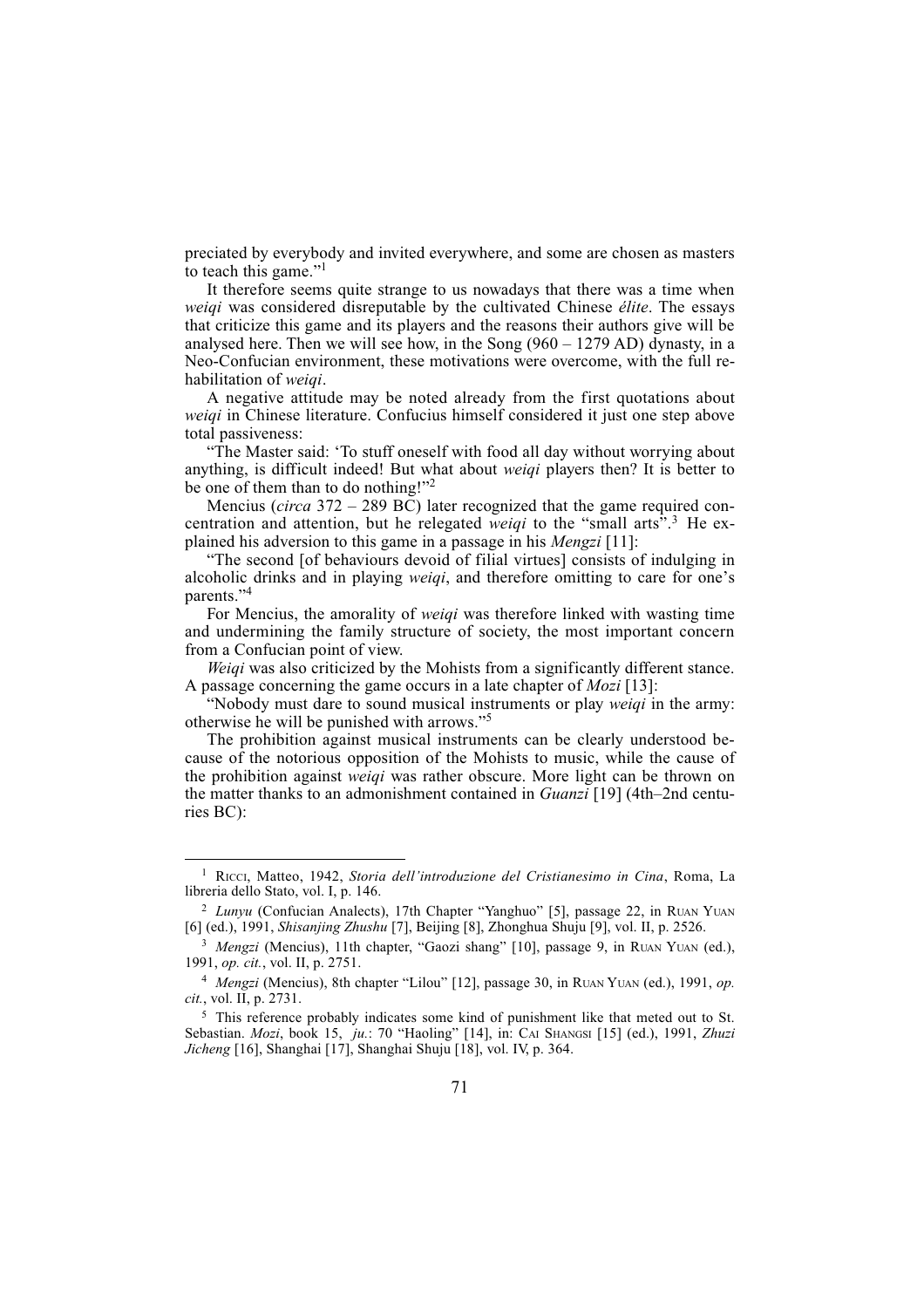[...] in the third month of autumn, on the day gengxin [20], there are five prohibitions. The first is not to play *weiqi*: it is prohibited.<sup>76</sup>

Now, the calendrical characters gengxin are Celestial Stems connected with the metal phase, like the "western" season of autumn, considered in the light of the wuxing [23] theory. The third month of this season is the peak of this process and therefore the culmination of the metal phase. The explanation is that weigi must have been related to metal too, so that playing it at a moment when this phase was already prevalent was counterproductive. But, if weiqi is linked with metal, it must also be connected with war and in general with fighting. So the result of this analysis, if applied to the statement in  $Mozi$ , indicates "in the army", in a combat phase, so that if another fighting factor  $-$  weigi  $-$  is added, the natural tendency towards *equilibrium* sought by Chinese thinking would be negated. The same reasoning can be found in Han () times when, in case of heavy rains  $(Yin)$  [24], woman  $(Yin)$  were forbidden to go to the market, the northern gates *(Yin)* of towns were closed and southern ones *(Yang)* [25] left open, and officials had to wear red (Fire) clothing.<sup>7</sup>

Another criticism of weigi may be found in Fayan [26] (Exemplary Sayings) (circa 5 AD) by Yang Xiong [27], in which the author contests the acritical acceptance of spontaneity in Taoism:

Some believe that criminal law corresponds to *Dao* [28] because it too is spontaneous. But I say that criminal law, like *weigi*, like fencing and magic practices which confuse the eye, although they are all spontaneous (*ziran*) [29], still have a true *Dao* only generally speaking, but in their particulars they have a perverse Dao."<sup>8</sup>

Here, the presence of terms like "criminal law" clearly indicates that the object of criticism is also Legalism. This is therefore the first passage which openly associates weiqi with Legalist theories.

The silence of Taoist texts on weiqi leaves open the possibility that the game may be connected with this philosophical school. The real way of playing *weigi* recalls *Yin-Yang* theories very closely, so that Confucius's criticism in reality may be due to the fact that this classification system was alien to him. Later, when Yin-Yang theories were absorbed by Taoism, Mencius's opposition to the game and his denouncing of its "amorality" became more articulated and was modelled on his condemnation of the Taoist free attitude towards society's obligations. So, whereas for Confucius and Mencius the object of debate was the Yin-Yang classification system, for Yang Xiong there was a different element: the negativity of weiqi was similar to that of Legalist government systems, i.e., the criminal law. In Mozi and Guanzi, the game was associated with war, and

 $6$  Guanzi Jiaozheng [21], ju.: 40, ch. "Sishi" [22], in: CAI SHANGSI (ed.), 1991, op. cit., vol. V, p. 240.

<sup>7</sup> LOEWE, Michel, 1994, Divination, mythology and monarchy in Han China, Cambridge, Cambridge U.P., p. 156.

 $8$  *Fayan, ju.*: 5, "Wendao" [30], in: CAI SHANGSI (ed.), 1991, *op. cit.*, vol. VII, p. 12.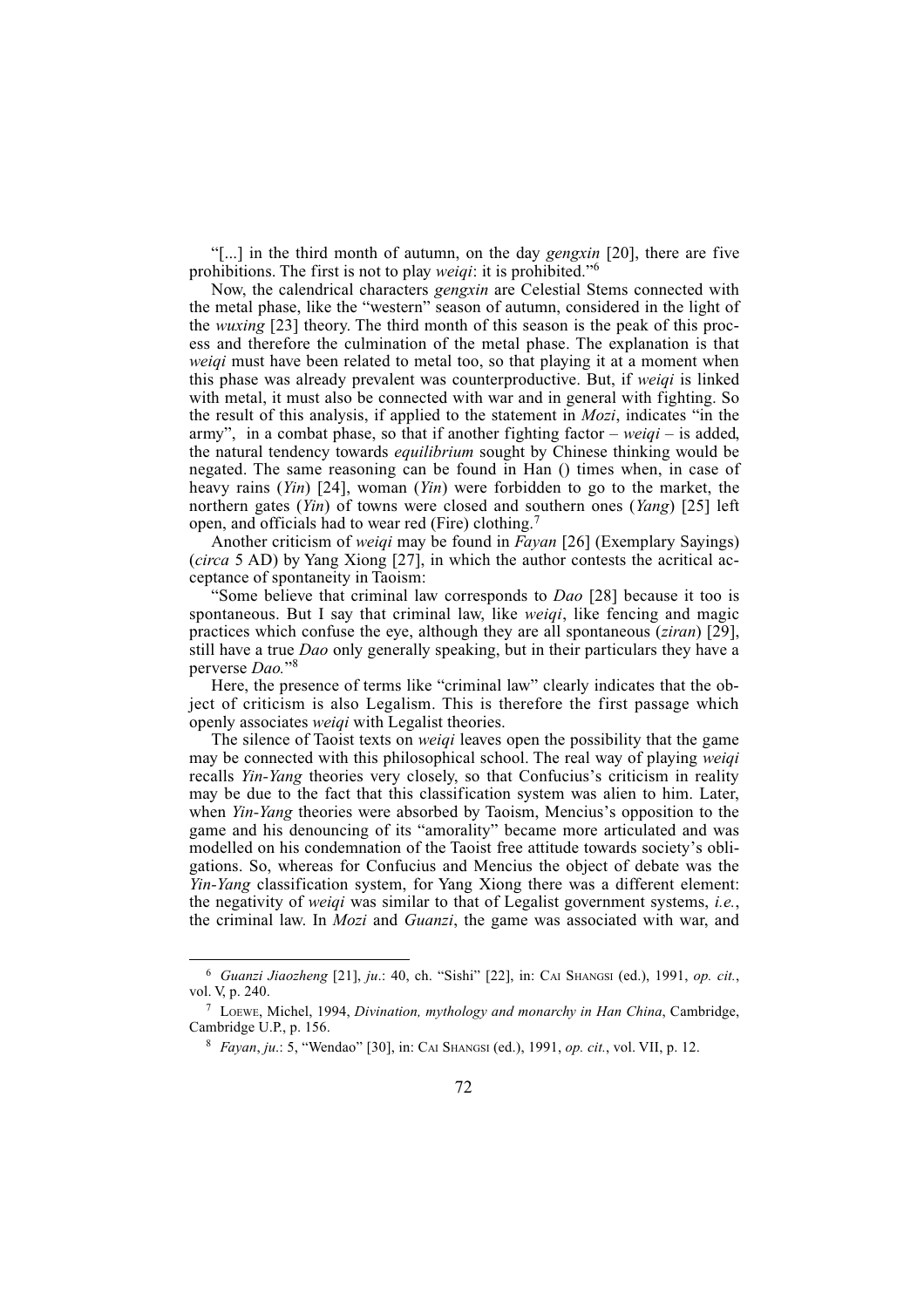thus with Legalism and "Horizontal and Vertical" theories, supporting war as a solution to the political anarchy of the Warring States. Therefore, the latter two authors had a significantly different approach to the condemnation of weiqi.

A third reason for criticism may have been due to the early relations between weiqi and divination. This point of view is perhaps subtended to all pre-Han writers who mention *weigi* in their texts; in *Fayan*, it may be seen in the association of the game with "magic practices".

Only after the fall of the Han dynasty did an essay appear totally devoted to criticism of weiqi and its players. The author was a strictly orthodox Confucian: Wei Yao [31]  $(h. : 252 \text{ AD})$ . He died in jail because he refused to write in an official history that the father of the founder of the Wu dynasty was himself an emperor.<sup>9</sup> This biographical note helps us to understand better Wei Yao's intransigent point of view, expressed in his *Boyi Lun* [35] (Speech on *weigi*). Given the importance of this text, its full translation is given below:

"It has been said of the *literati* that, ashamed of present times and failing their examinations for a place in the imperial administration, they are afraid of reaching the end of their days without being remembered by posterity. Therefore: Study as if you could not reach your goal, and even as if you feared losing  $it$ ." $10$ 

If these straits have been reached, it is because nowadays the literati are very different from those of the past. The latter feared not to obtain fame with the passing of years, so, conscientiously and with determination, they studied from the first ray of light at dawn, when they awoke, until nightfall, when they lay down to sleep. With no free time or moments of rest, they submitted themselves to this for months and years, accumulating knowledge with daily labours. The examples of Ning Yue's [37] commitment and Dong Sheng's  $[38]$ <sup>11</sup> sincerity incited them to plunge into virtue's abyss and to live in the citadel of arts and of the *Dao*. Even with Xi Bo's [40] sanctity and Ji Gong's [41]<sup>12</sup> ability, constant daily toil is necessary. This attitude allowed the Zhou dynasty  $(11$ th century – 255 BC) to be exalted and made it famous for a hundred million years.

So how could ministers and common people stop studying?!

If we recall ancient as well as more modern *literati* who  $-$  in the course of history – became renowned, we will find that all of them accumulated remarkable and extraordinary experiences of study. Spending most of the time ab-

<sup>&</sup>lt;sup>9</sup> GILES, Herbert A., 1898, A Chinese Biographical Dictionary, Taipei, Literature House, n° 2297; ZANG LIHE [32], 1940, Zhongguo Renming Dacidian [33], Shanghai, Shangwu Yinshuguan [34].

 $10$  Lunyu (Confucian Analects), ch. 'Tai Bo' [36], 8.17, in RUAN YUAN (ed.), 1991, op. cit., vol. II, p. 2487.

<sup>&</sup>lt;sup>11</sup> The first is unknown, the second is a Han witer, author of  $Dongzhongshu$  [39] (Dong's Book of Loyalty).

<sup>&</sup>lt;sup>12</sup> Ji Gong is better known as King Wu, founder of the Zhou dynasty. Xi Bo, "The Lord of the West", was the title of Ji Gong's father during the Shang dynasty.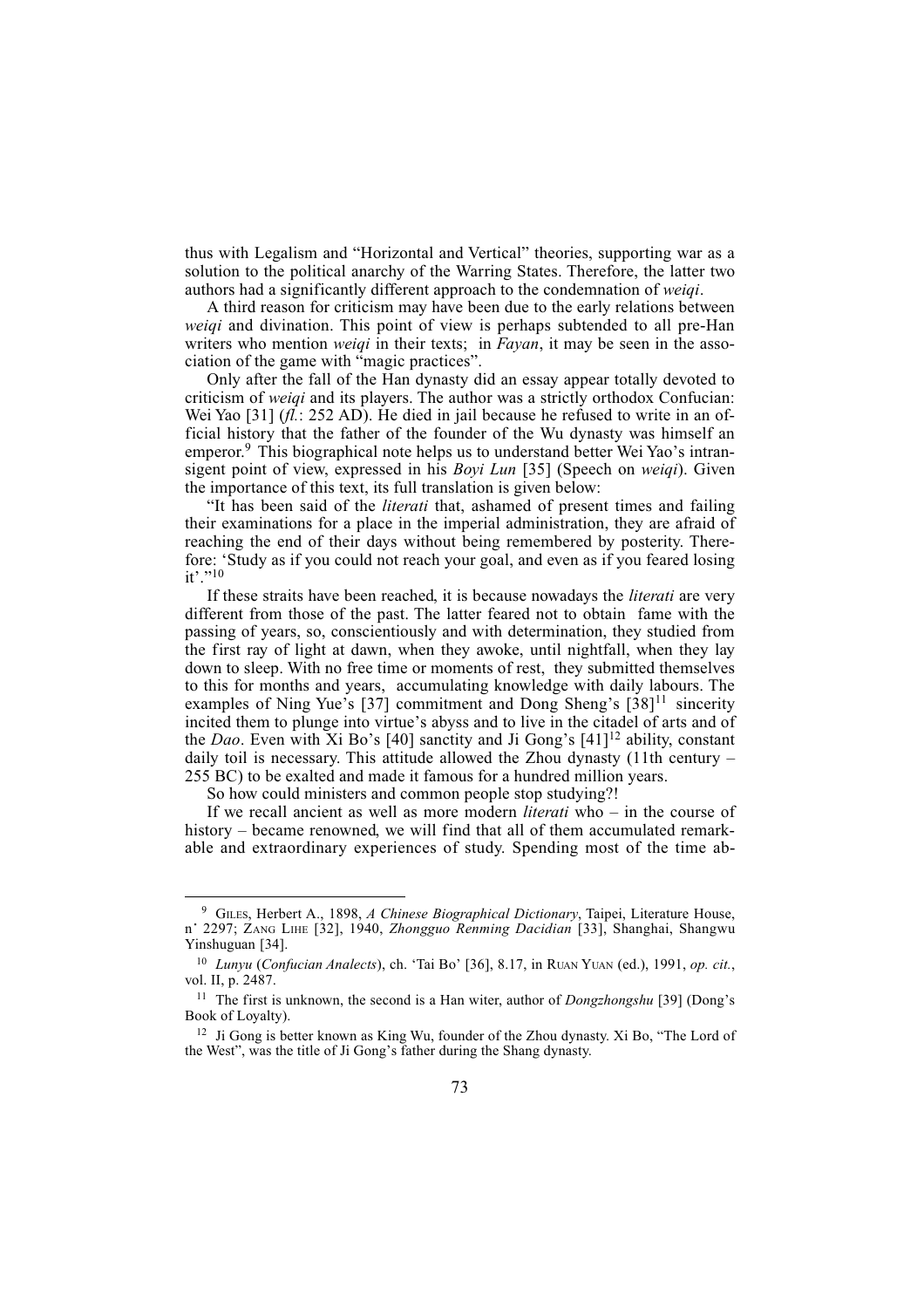sorbed in books, they exhausted their spirits and tired their bodies. Even when they did not obtain a public office they did not desert their duty and, even in poverty and tribulation, their determination did not waver. Such was Bu Shi's [42] iron will when he planted fields and grazed flocks; such was Huang Ba  $[43]^{13}$  when he received the *Dao* in jail. At the end they both reached the renown that made their names imperishable.

With this goal in mind, Shan Fu [45] was engaged from dawn to sunset and Wu Han  $[46]$  did not leave the common gate.<sup>14</sup> How could they have travelled for pleasure or have abandoned their responsibilities?

Instead, the members of the present generation do not pay attention to the Five Classics and the art of government, but amuse themselves playing weiqi. They are negligent of their tasks, desert their professions, forget to eat and drink, spend the whole day until daylight fails playing, and then go on by the light of oil-lamps.

Fighting on game-boards, when it is still unclear who is stronger and who will be defeated, players concentrate all their attention and are completely enraptured by the game. Their spirits are exhausted and their bodies are fatigued, social relations are neglected, the duties of hospitality are omitted, so that the host no longer welcomes his guests. Even when there is the meat of the sacrificial ox, and even Shao [49] and Xia [50] music, it seems that nobody has time to care about them.

Limits are so exceeded that some even bet their clothes and personal objects. Following the evolution of the game, hand after hand, tempers change, honesty and correctness are abandoned and expressions became not only choleric but even violent.

In such circumstances, the object of players' desires never transcends the game-board and their attention never goes beyond its squares. But if the adversary is beaten there is no official place assigned to the winner, "territories" are "conquered", but in reality no plot of land is gained, ability in this game is not included among the Six Arts, $15$  and playing it is not comparable to administering state affairs. Even those who exercise their bodies to reach longevity never dare to consider their activity among the Arts!

<sup>&</sup>lt;sup>13</sup> Bu Shi lived in the times of Han Wudi (140-86 BC). He was a landowner famous for having provided the Chinese army with supplies in its expedition against Xiongnu [44]. Huang Ba  $(2-51 \text{ BC})$  was a governor, unjustly imprisoned. Once in jail, he spent his time studying poetry. Thanks to his attitude, when he was released from prison, he was promoted to minister.

<sup>&</sup>lt;sup>14</sup> Shan Fu, second son of Xiang Gong ruler of Lu [47], was famous for his good administration of state affairs. Wu Han  $(2-44 \text{ BC})$  was a horse dealer who became a general in the Han army. The phrase "he did not leave the common gate", bu li gong men  $[48]$ , means that he held public office.

<sup>&</sup>lt;sup>15</sup> The "Six Arts", liuyi [51], were: rituals, music, mathematics, writing, archery and chariot driving.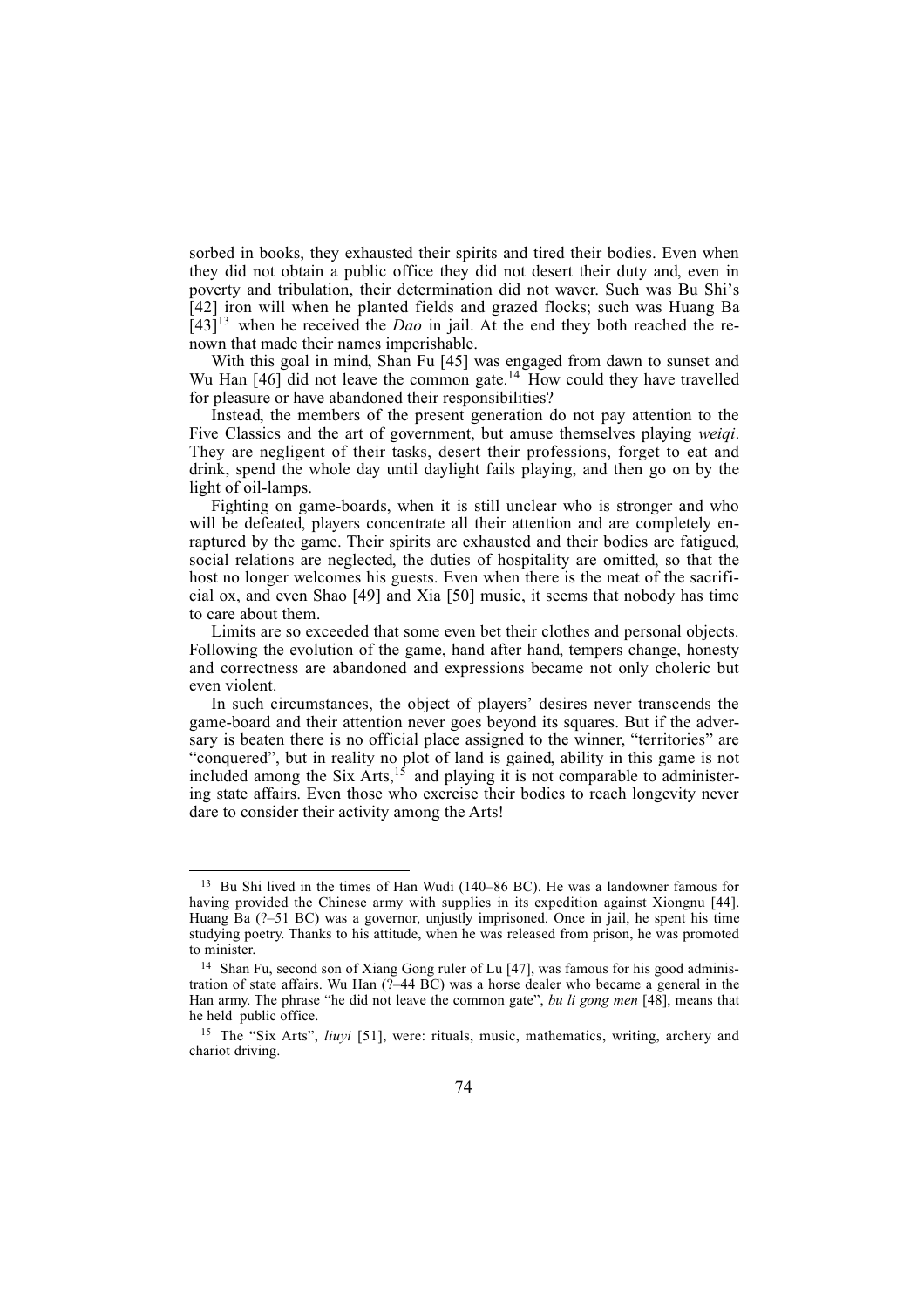Furthermore, the imperial examiners chosen to select candidates for places in the state administration do not accept weiqi as a discriminating choice.

If we search for the principles of weiqi in armies drawn up in fighting order, we do not find them in the rules of Sunzi [52] or Wu Qi [53]. Looking for those principles in the Arts or in *Dao* is not in the tradition of Confucius's school. Adopting inconstancy and fraud as methods of play is a demonstration of the use of incorrect and disloyal principles, employing technical terms like "invasion", *jie* [54], and "killing", *sha* [55], means being devoid of Humanity, *ren* [56]. Lastly, spending the day deserting one's occupations brings no advantages, and so we may wonder if there is any difference between placing pieces on a game-board and simply throwing stones.

In the house of a cultivated man, if he is still outside the public administration he must exercise himself so as to enhance longevity; if he does have a place in the administration he must act so as to serve with loyalty, postponing private business until dinner time, but, even so, wherever is the advantage of playing weigi?

Conforming oneself to the above, filial conduct and the respect due to friends will be correct and pure, and well-deserved fame will be manifested.

The glorious Wu [57] dynasty  $(220 - 265$  AD) has now received from Heaven the mandate to rule; but, because inside the Four Seas peace is still not achieved, the dynasty is constantly engaged in the duty of selecting military officers brave enough to impose order and ready to bear responsibilities like bears and tigers, and choosing literati like dragons and phoenixes to undertake official duties. Thus, the one hundred behaviours will all be fixed, those with public duties will obtain a universal goal, in order to be rewarded with gold and even higher positions. This will improve society for one thousand years and one hundred generations will gain virtue.

In this way, the *literati* of the present generation will be encouraged to direct their attention in the right way and, loving merit and appreciating power, thanks to the present brilliant period, they will have their names inscribed in the official chronicles and will receive government positions. These are the most important duties of the *junzi* [58] and of the utmost urgency.

Let us now consider the *weiqi* board: where can we find on it any relation with a prefecture? And the three hundred pieces with an army of ten thousand soldiers? Imperial robes, bells and musical stones are much more important than pieces and game-boards: who would exchange one for the other?

In the event of scholars willingly turning the diligence they now squander in weiqi towards poetical texts, they will obtain a strength like that of Yan [59] and Min  $[60]^{16}$  and, by employing it in wisdom they will have the capacity of Liang [61] and Ping [62], by bestowing it in goods they will be rich like Yi Dun [63], using it in archery and driving war-chariots, they will be generals.<sup>17</sup>

<sup>16</sup> Both were disciples of Confucius.

<sup>&</sup>lt;sup>17</sup> The above quoted persons are unknown.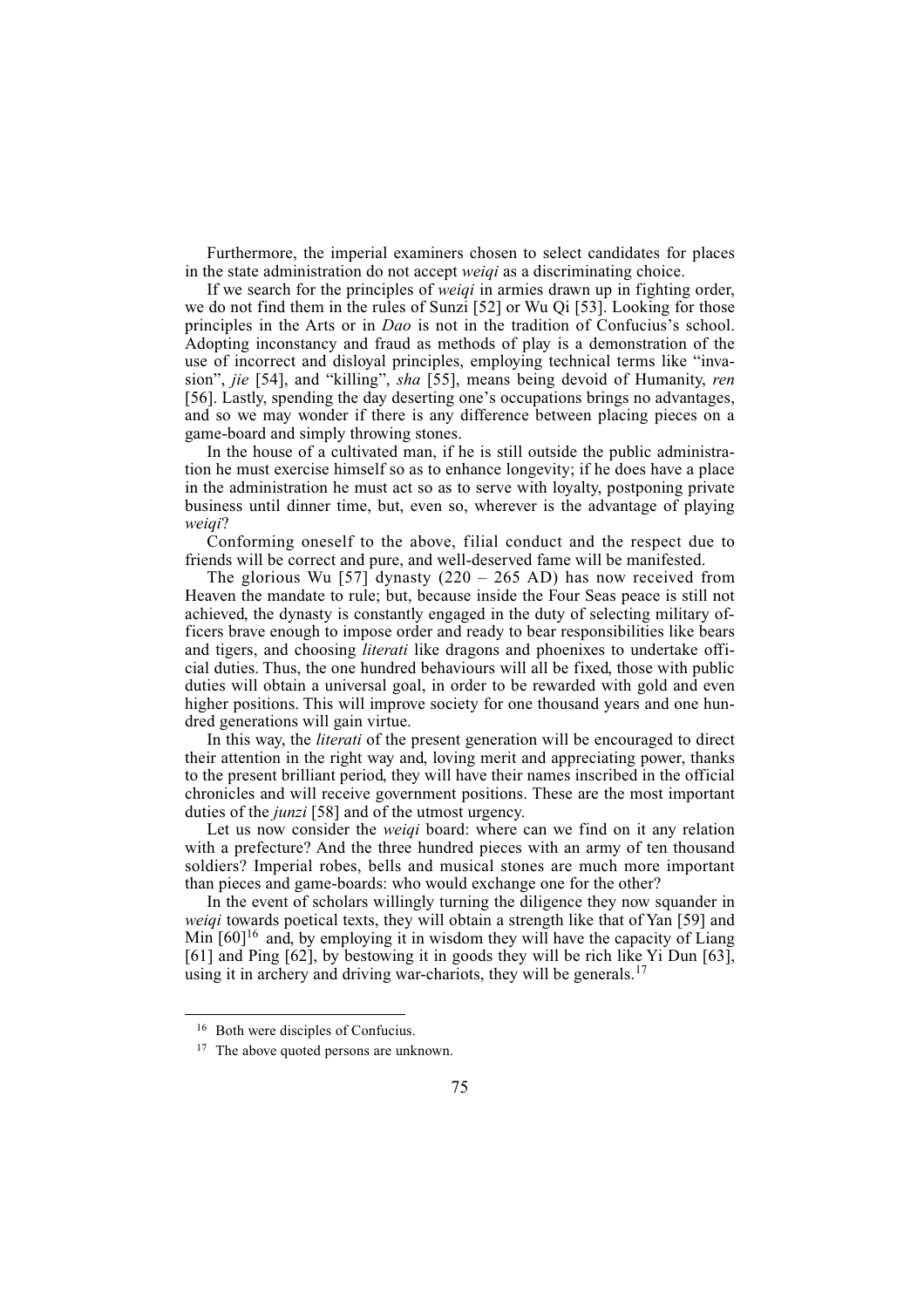When circumstances correspond to what I have said, then fame will be gained and no-one will be inept any longer." $18$ 

Wei Yao's criticism against weiqi is very detailed and may be considered as a summa of all the preceding arguments. He condemns the amorality of weigi, like Mencius, but adds a vivid description of unrespected guests and depicts the players as furious gamblers, ready to lose their shirts for a game, thus extending the Mencian accusation of unfiliality. Wei Yao also used to criticize the game because of its close link with war, but he denied that this aspect may somehow be ennobled by the contiguity with Sunzi's theories. What is definitely new in his accusations is his analysis of the intrinsic amorality even of the technical terms, like "killing", used by the players. Instead, he follows Confucius when he states that playing *weigi* is meaningless, like "throwing stones", recalling the words "without worrying about anything" of the Master. Another aspect is WeiYao's refusal to consider weiqi among the "arts". The reason for this may have been the players' appropriation of Mencius's statement, which denigrates weigi by placing it among the "small arts" turning it into official recognition. Therefore Wei Yao correctly restores the original meaning by blaming the players.

Another author who wrote an essay against weiqi was Pi Rixiu (834?-883? AD). He was born in Xiangyang [66] in modern Hubei [67], became a jinshi [68] in 867, and is famous for his poetic anthologies and for an edition of Chajing  $[69]$  (The Classic of Tea).<sup>19</sup>

His text on *weiqi*, entitled *Yuanyi* [70] (The Origin of *Weiqi*) is part of his work Shiyuan Jimi [71] (The Interconnected Mysteries of the Ten Origins). Yuanyi exists in two versions: one is in *Wenyuan Yinghua* [72] (Anthology of the Garden of Literature)<sup>20</sup> and criticizes weigi; the other is in Xuanxuan Qijing [74] (The Very Mysterious Classic of Weiqi)<sup>21</sup> and is in favour of the game. This second version is clearly a forgery, because it quotes the book *Oijing* Shisanpian (The Classic of Weigi in Thirteen Chapters), which was written much later during the Song dynasty. The following is therefore a translation of the first version:

"If somebody is asked about the origin of weigi, he will surely answer: 'Yao [78] taught Dan Zhu [79] how to fight, and Dan Zhu invented this [game], so that is its origin.

But I maintain that even if weiqi is an art, its practice is the following: if I take the initiative my adversary is the loser, but if my rational capacity is im-

<sup>&</sup>lt;sup>18</sup> CHEN SHOU [64], 1963, Sanguo Zhi [65], Shanghai, Zhonghua Shuju, "Wushu" [66], biography of Wei Yao, ju. 65.

<sup>&</sup>lt;sup>19</sup> GILES, Herbert A., *op. cit.*, n° 1648.

<sup>20</sup> LI FANG [73], 1966, Wenyuan Yinghua, Beijing, Zhonghua Shuju, vol. III, pp. 1877, 1878.

<sup>&</sup>lt;sup>21</sup> WANG RUNAN [75] (ed.), 1988, 'Xuanxuan Qijing' Xinjie [76], Beijing, Renmin Tiyu Chubanshe [77], pp. 30ff.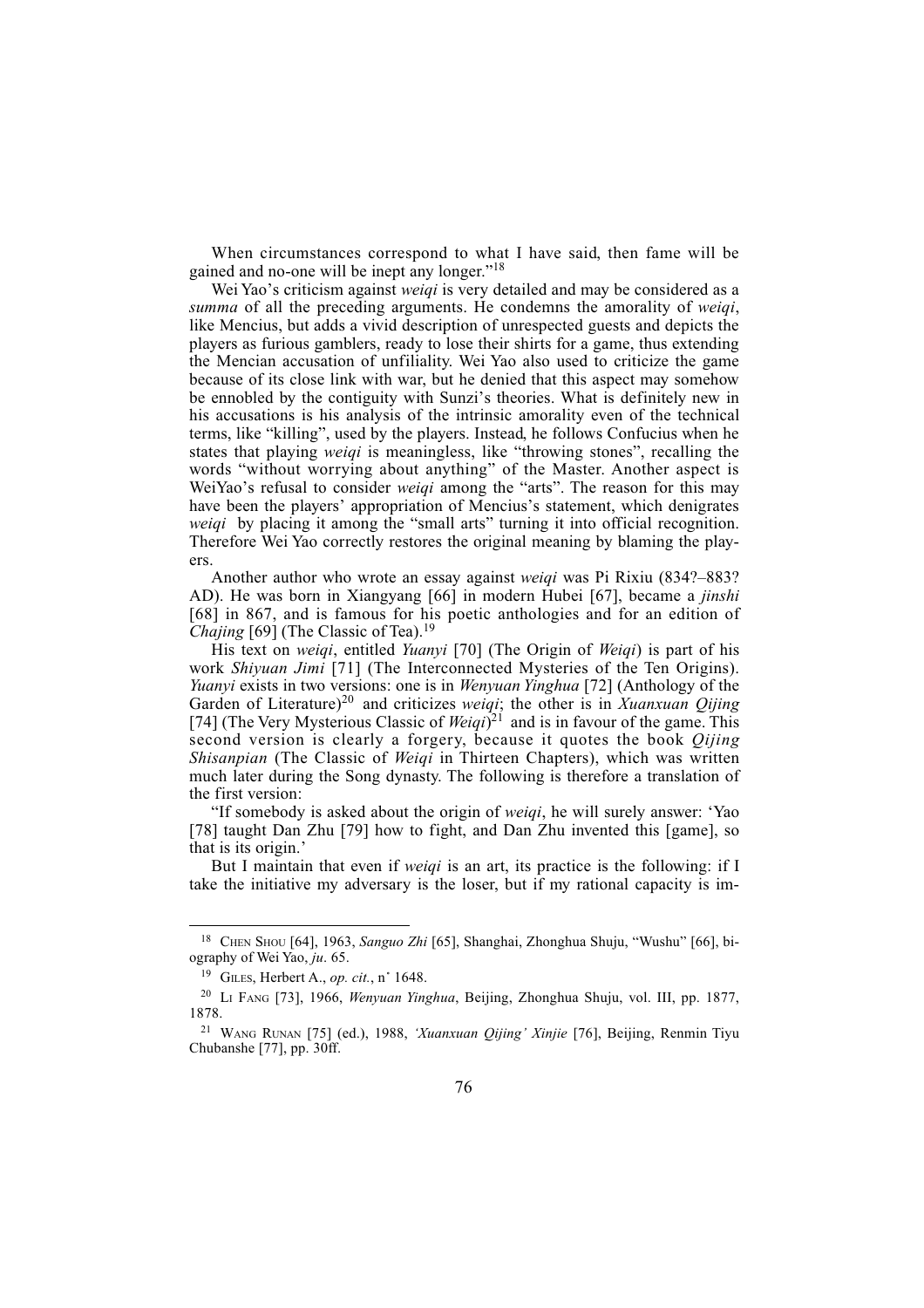paired and my adversary exploits this, then I am at a disvantage. If I want an inner gain, first I have to invade the outer; if what I want to obtain is far away, first I have to occupy what is near, and this means being false.

The unmodified method of placing pieces that leads to victory is an elastic defence, the way that leads to defeat is not to fight when necessary and to run away. Conflict occurs every time the winner does not accept a [local] defeat and the loser does not want it either. Defending one territory and abandoning another one, occupying one territory and leaving another one: this is like He Zong [80] and Su Qin's  $[81]^{22}$  methods and to Chen Zhen's  $[82]^{23}$  speeches and is deceitful.

In such a situation, if you do not pay attention to what is important, if you are not deceitful, if you do not fight you lose. In weiqi, if you do not cheat, you fall into chaos. Even if you are a good player like Yi Qiu [83] you must use such methods.

My opinion is the following: Yao had a nature gifted with humanity, rectitude, formal courtesy, wisdom and honesty [just as] man needs to use his hands, feet, ears and eyes. But is not it typical of inferior people to apply their poor plans and scarce intelligence to strategies to fight until they win or lose?

In Yao's times, the numerous tribes of Miao [84] were not yet subjugated to him and, in spite of Yao's humanity, they did not behave towards him with due respect. Therefore Yao's army could have been [justified in] invading them, to civilize them. [Such an action would have been like] a hunter trying to trap an owl in a net or a fisherman trying to cook the fish Kun [85]. So Yao did not want to employ the army and instead ordered Shun [86] [to solve the problem]. But even Shun, not tolerating [the idea of using violence] to subjugate the Miao, proclaimed the civic virtues, so that social structures could develop even among Miao's tribes. He did not employ the army either, even when the Miao did not respect him. Consequently, how could Yao ever have employed a deceitful attitude which damages others, or false and warlike wisdom as fighting methods, and even teach them to his son with the aim of conquering other states?!

Hence, the origin of *weiqi* must go back to the Warring States period, because its harmful, false, warlike and cheating Dao is typical of those who promoted "Horizontal and Vertical" theories.

How can it be ascribed to Yao?! Who dares say that?!"<sup>24</sup>

Pi Rixiu bases his approach to weiqi on the assumption that, according to the legend, the game was developed by Dan Zhu after receving instruction in combat from his father, the mythological emperor Yao. The story is actually slightly different. In the Warring States period, this legend is reported in Shi Ben [87] (The Origin of History) and simply states that Yao invented weiqi and taught it

 $22$  Founders of the "Horizontal and Vertical" political school of thought in the late Warring States period.

<sup>23</sup> Chen Zhen is otherwise unknown.

<sup>24</sup> LI FANG, op. cit., vol. III, pp. 1877, 1878.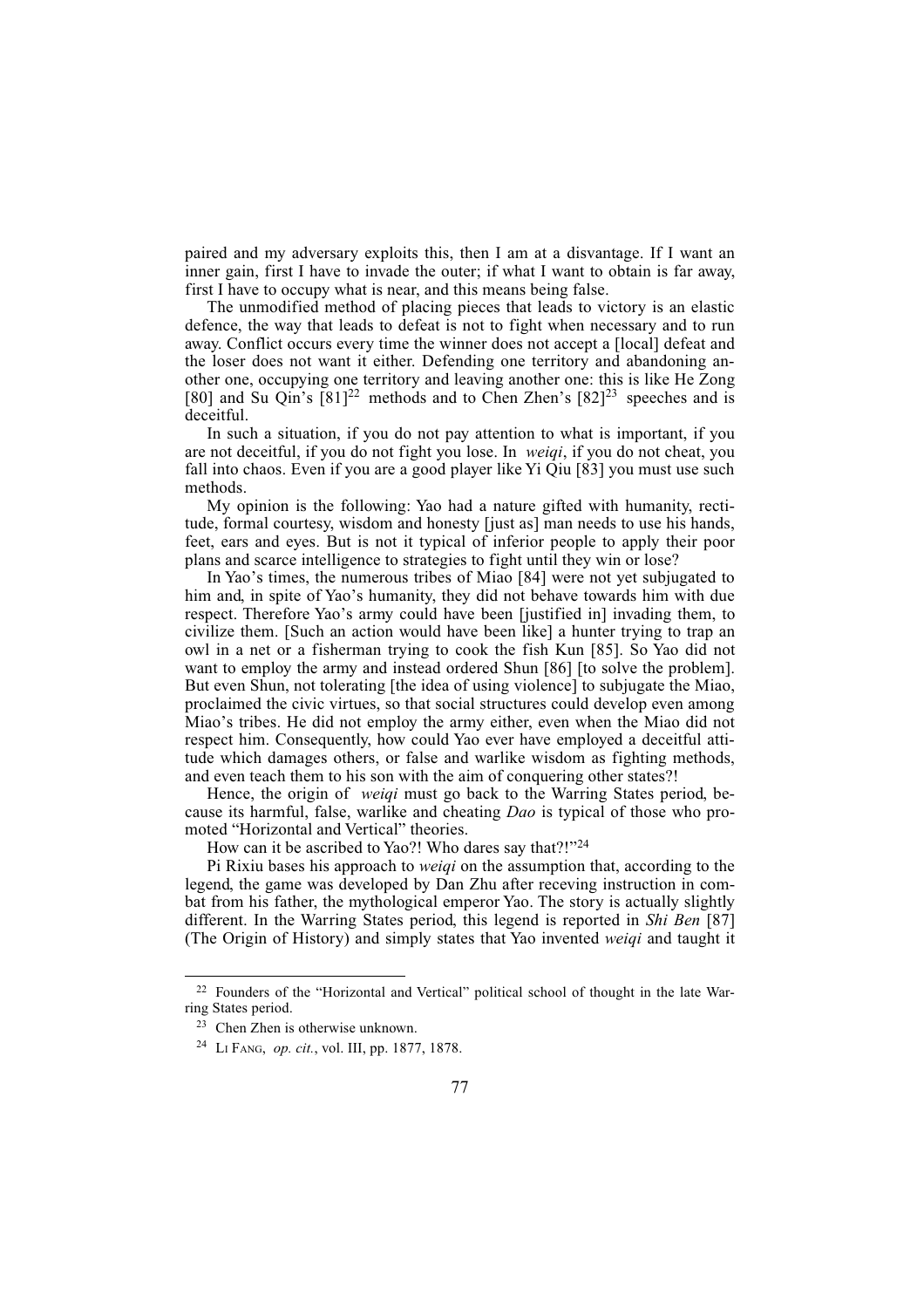to his son. One explanation of this legend is that *weigi* was originally connected with divination, traditionally given to man by Yao. Later, Zhang Hua [88] (fl. 280 AD) wrote in his Bo Wu Zhi [89] (Records of Investigation of Things) (270 290 AD) that the real object of inventing this game was to improve the mentally retarded Dan Zhu.<sup>25</sup> Here, Pi Rixiu seems to follow a different tradition, which ascribes the real origin of the game to Dan Zhu, following Yao's principles.

In any case, Pi Rixiu denies this possibility, refuting any connection between Yao, sanctified by Confucians in the light of their values, and the very practice of weiqi. He suggests instead Su Qing and He Zong, political theoreticians of the Warring States period, who proposed two different and antithetic systems of alliance but who were considered in Han times as members of the "Horizontal and Vertical" school, as inspirers of the values on which *weigi* is based. Here we have the same criticism already present in *Guanzi*, *Mozi* and *Fayan*, which states that the *Dao* of *weigi* is "perverse".

The reason for this change of attitude among *weigi* opposers may be related to the peculiar atmosphere of those times. Due to Buddhist and Taoist predominance in the Chinese world of thought during the Tang dynasty, Mencian criticism lost a good deal of its strength. Moreover, any opposition to the Yin-Yang had been forgotten ever since the syncretism of Han times, so that these arguments to denigrate the game could no longer be used.

Hence, the opposition of the *literati* changed weapons to attack *weigi*, emphasizing its close coincidence with the political theories of the Warring States which had been completely rejected by Chinese intellectuals since those times. The players themselves have claimed a certain connection between weiqi and Sunzi's war wiles, as seen in Wei Yao's essay. But Sunzi's positions overlap those upheld by Legalists and Su Qing and He Zong, to the point at which all of them accept war as a useful solution to controversies among states  $-$  a solution which may become excellent if used in an unscrupulous and Machiavellian way, with no concern for morality or rituals.

By attacking *weigi*, the Chinese *literati* were attacking a philosophical attitude which was not only contrary to official ideology, but also opposed to the most deeply rooted values of social harmony, outside which they could only see the predominance of violence over honesty. This does not mean that the literati were not fascinated by *weiqi*: as many as thirty-five poems about the game have come down to us since Tang times,  $26$  showing how much the Tang cultivated élite enjoyed spending time playing weiqi. It is significant that there are no prose essays in praise of weiqi from this period. This suggests a possible dichotomy between public official condemnation and private enjoyment of the "weiqi vice". Aesthetic thoughts embodied in poems, going beyond rational argument, became the only way to express the subtle pleasure of being absorbed

<sup>25</sup> LIU SHANCHENG [90] (ed.), 1988, Zhongguo Weiqi [91], Chengdu [92], Sichuan Kexue Jishu Chubanshe [93], p. 256.

<sup>&</sup>lt;sup>26</sup> All this poems are published in: LIU SHANCHENG (ed.), op. cit., pp.  $407 - 425$ .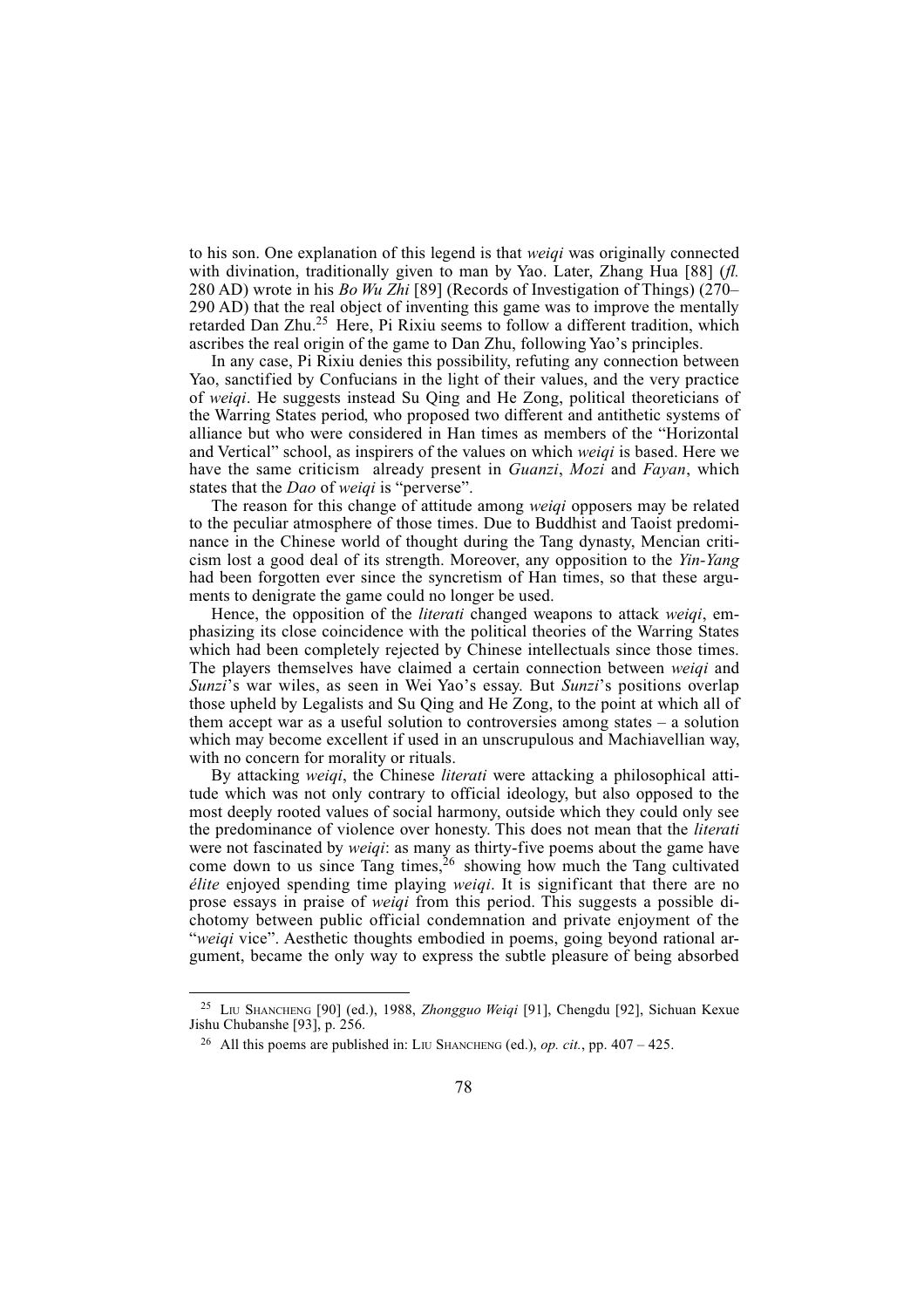in one's thoughts in front of the *weigi* board. But this dichotomy was about to be solved, thanks to Song Neo-Confucianism.

Song Neo-Confucianism has its roots in the political reforms proposed by Fan Zhongyan  $[94]$  (989–1052 AD). His aim was to increase the number of public administrators among the literati by means of examinations and to restrict the possibility of nobles entering such a career. During the period of his influence at court (1043–1044), he proposed that the *literati* should express their ideas and criticisms in prose essays instead of being examined in the composition of meaningless poems, at that time mandatory. His political point of view was summed up in a sentence from *Yijing* [95] (The Classic of Changes): anything which causes problems must be changed, since only after change can there be constancy. $27$ 

His views were also later held by Ouyang Xiu [97]  $(1007-1072$  AD) who wrote in his *Benlun* [98] (On Bases) that only the *literati* have the right to administer the empire. This right derives from their understanding of the "bases" of good governments of the past. Only cultivated people were able to distinguish between empty formalism and the profound meaning of ritual.<sup>28</sup> Thanks to these views, it became possible to re-interpret all preceding historical periods and ideological systems. This obviusly also influenced the debate about weiqi and made possible its complete rehabilitation through analysis of its "bases".

The work in which this new perspective appeared is entitled *Qijing Shisan*pian (The Classic of Weiqi in Thirteen Chapters) by Zhang Jing [102] (fl.: circa 1050 AD), otherwise unknown. Chapter seven includes the quotation of Yijing that was the motto of Fan Zhongyan, so that the link with his position is explicit.

In *Oijing Shisanpian*, Taoism and Sunzi's theories are accepted as ways of interpreting the game and as useful in playing it, but they are subordinate to a wider ethical horizon. The references to Sunzi are given in the same structure of Qijing Shisanpian, divided into thirteen chapters as Sunzi Bingfa [103] (The Art of War of Sunzi) and in many quotations taken from it. Quotations from Laozi [104] clearly explain the relations of *weigi* with Taoism. But the main achievement was the setting up of a moral standard for *weiqi* players, so that preceding criticisms were overcome. This is openly stated in chapter nine:

"It has been said: 'Weigi provides deceits and tricks as necessary; invasion and killings as technical terms: is not it false  $Dao$ ?!'But I answer: absolutely not! As a matter of fact, in Yijing it is written: 'when an army goes into battle it

<sup>&</sup>lt;sup>27</sup> *Yijing*, ch. 'Xici Xia' [96], in RUAN YUAN (ed.), op. cit., vol. I, p. 89.

<sup>&</sup>lt;sup>28</sup> SMITH Jr., Kidder, (et al.), 1990, Sung Dynasty Uses of the I Ching, Princeton, Princeton U.P., pp.  $26 - 32$ .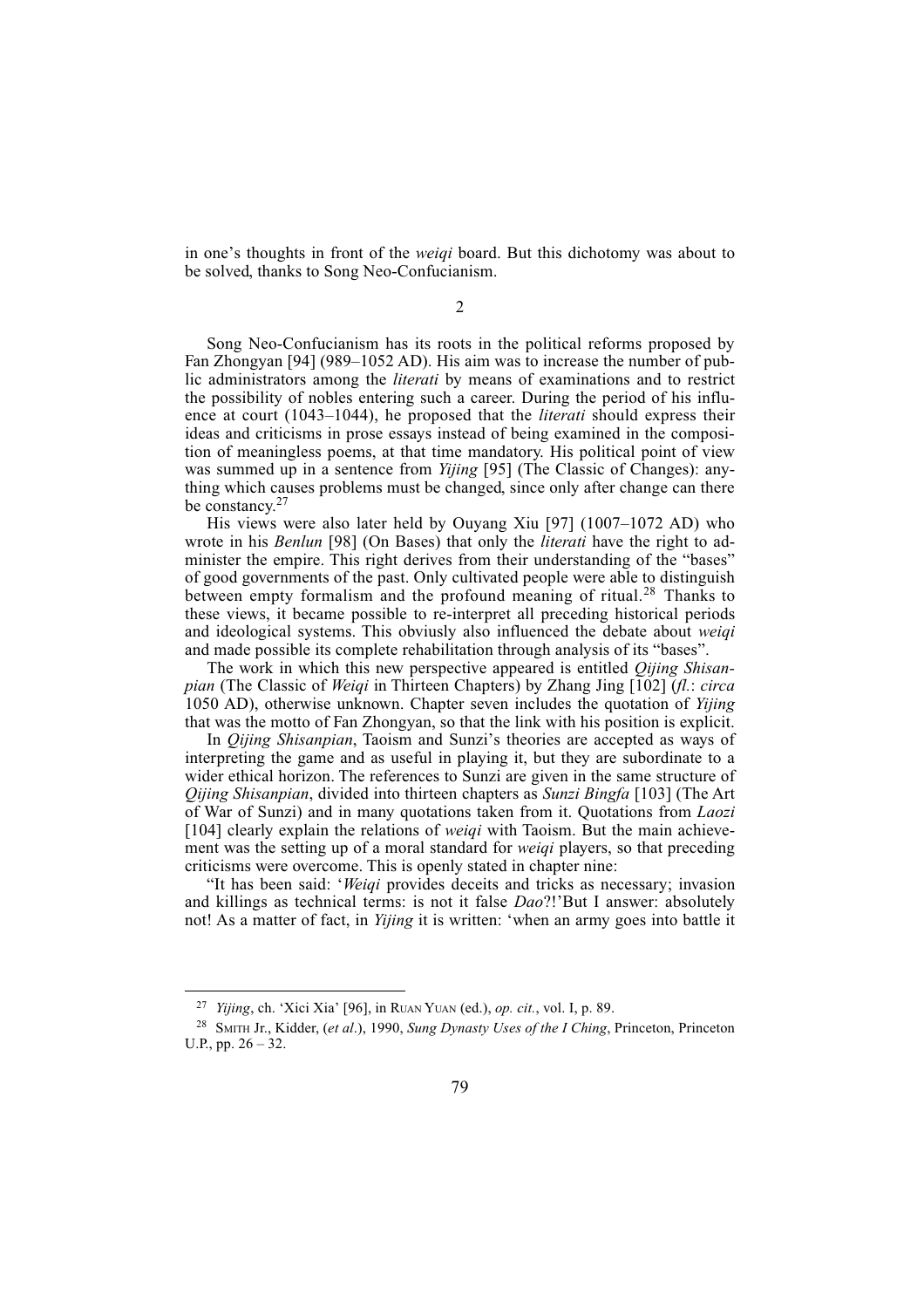needs fixed rules, otherwise there is danger.<sup>29</sup> The army must not be deceived: cheating speeches and betrayal are typical of the 'Horizontal and Vertical' doctrine of the Warring States." $30$ 

The chapter continues with an explanation of what players must not do:

Although the Dao of weiqi is small, it is identical to that of fighting. So there are many levels of play and not all the players are the same. At the lowest level, there are those who play without thinking or reflecting; then there are those who use their fingers to point to the positions on the board; others even speak and reveal their plans.

But those who have reached a high standard of play do not behave like this at all. On the contrary, they think very deeply and ponder on the consequences of their moves. They use the possibilities given by the positions of the pieces and direct their thoughts towards the board before they lay down a piece. They calculate winning moves before they are manifest in play, and prevent the adversary from placing a piece where he would like. Do they base their play on speaking too much or on frantic gestures?!

Zuozhuan  $[105]$  states: 'Be honest, not dishonest!'<sup>31</sup> Are not we speaking precisely about this?"32

Other chapters of Qijing Shisanpian contain more details about the moral standards which that must be maintained when playing weiqi:

Do not pride yourself on victory, do not complain about defeat. A junzi is modest and generous; it is typical of vulgar persons to give way to irascible and furious expressions. It is good for the best players not to exalt themselves and for beginners to have no fear. Be calm and breathe regularly. If you do this, your battle is already half won, while if your face reveals your disturbance, you are already losing. No shame is worse than that due to change of feelings, no action is more base than to cheat others.

[...] When the pieces are counted [at the end of the game], do not worry about knowing the real extent of [your] victory."33

Once it was clear that weigi was acceptable because of its high moral standard, *Qijing Shisanpian* could go on to explain that war and combat may occur on the board but that this is only a possibility, not a goal or a necessary condition. Avoiding the open direct fighting also was recommended also by Sunzi's theories. "The winner is he who by not fighting, subdues his adversary."<sup>34</sup> This

<sup>&</sup>lt;sup>29</sup> *Yijing, ju.* 2, hexagram n° 7 shizhen [99], xiang [100] commentary to the first line, in RUAN YUAN, op. cit., vol. I, p. 25 zhong [101].

 $30$  *Qijing Shisanpian*, ch. 9, in WANG RUNAN (ed.), op. cit., p. 14.

<sup>&</sup>lt;sup>31</sup> This quotation is not in *Zuozhuan* but in *Lunyu*. See: *Lunyu*, *ju*.14, in RUAN YUAN (ed.), op. cit., vol. II, p. 2511 zhong.

 $32$  *Oijing Shisanpian, ch. 9, in WANG RUNAN (ed.), op. cit., p.* 14.

<sup>33</sup> Qijing Shisanpian, ch. 13, in WANG RUNAN (ed.), op. cit., p. 19.

<sup>&</sup>lt;sup>34</sup> Oijing Shisanpian, ch. 6, in WANG RUNAN (ed.), op. cit., p. 11.